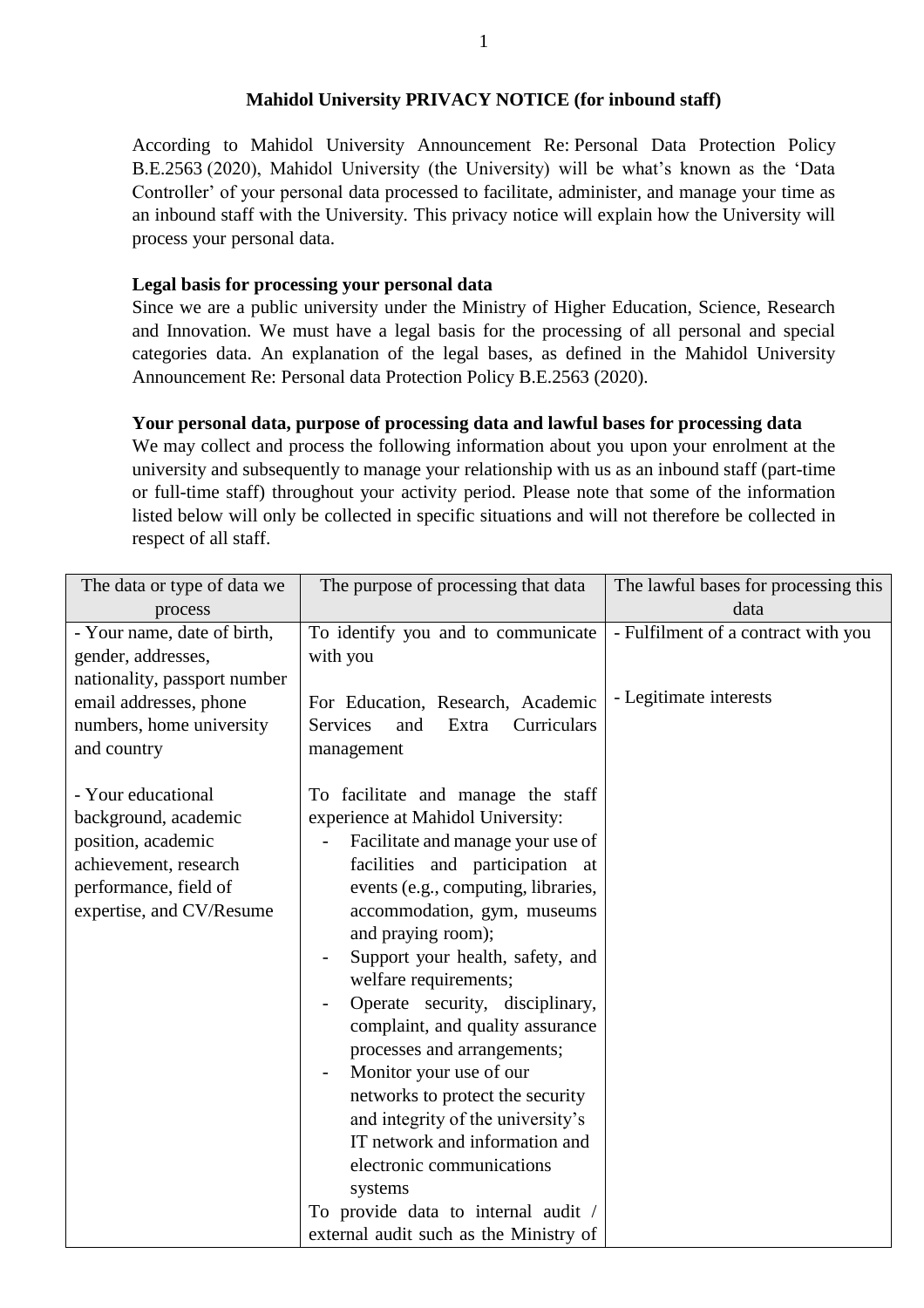|                                                                               | Higher Education, Science, Research<br>and Innovation                                             | - Compliance with a legal obligation  |  |
|-------------------------------------------------------------------------------|---------------------------------------------------------------------------------------------------|---------------------------------------|--|
|                                                                               | For data analytics                                                                                |                                       |  |
| - Your dietary requirements,                                                  | To help you manage your health while                                                              | - Where you have given us             |  |
| health problems and special<br>requirements or disabilities                   | you are with us                                                                                   | consent                               |  |
| - Religion and beliefs*                                                       |                                                                                                   | - Legitimate interests (to assist you |  |
|                                                                               |                                                                                                   | if required)                          |  |
| - Your emergency contact                                                      | To contact your family or close friends<br>in case of emergency                                   | - To protect your vital interests     |  |
| - Your images                                                                 | To generate a staff ID card                                                                       | - Fulfilment of a contract with you   |  |
|                                                                               | To maintain security                                                                              | - Legitimate interests (for keeping   |  |
|                                                                               |                                                                                                   | our staff and students safe)          |  |
|                                                                               | To promote our educational activities<br>and show prospective staff<br>(individual)               | - Where you have given us<br>consent  |  |
|                                                                               | To promote our educational activities<br>and show prospective staff<br>(group photo / activities) | - Legitimate interests                |  |
| - CCTV footages                                                               | For security management                                                                           | - Legitimate interests (to maintain   |  |
|                                                                               |                                                                                                   | building and personal security)       |  |
| * This might affect the limitation of our services during your stay on campus |                                                                                                   |                                       |  |

# **Who we share it with and why**

We may need to share information about you with the organizations listed in the table below, for the listed reasons.

| Organization name                      | The reason for sharing                          |  |
|----------------------------------------|-------------------------------------------------|--|
| Division of HR Division                | To verify the registration status               |  |
|                                        | To share details of your<br>academic            |  |
|                                        | performance                                     |  |
| Division of IT Division                | To generate Internet account                    |  |
| Division of Finance                    | For processing payments (e.g. scholarship       |  |
|                                        | payment, accommodation)                         |  |
| Library and on campus facilities       | To facilitate your experience at the university |  |
| <b>Partner</b> institutions            | To exchange information                         |  |
| External examiners<br>academic<br>for  | To provide data on international students       |  |
| administration and quality development |                                                 |  |
| Ministry of Higher Education, Science, | To provide data on international students       |  |
| Research and Innovation                |                                                 |  |
|                                        |                                                 |  |